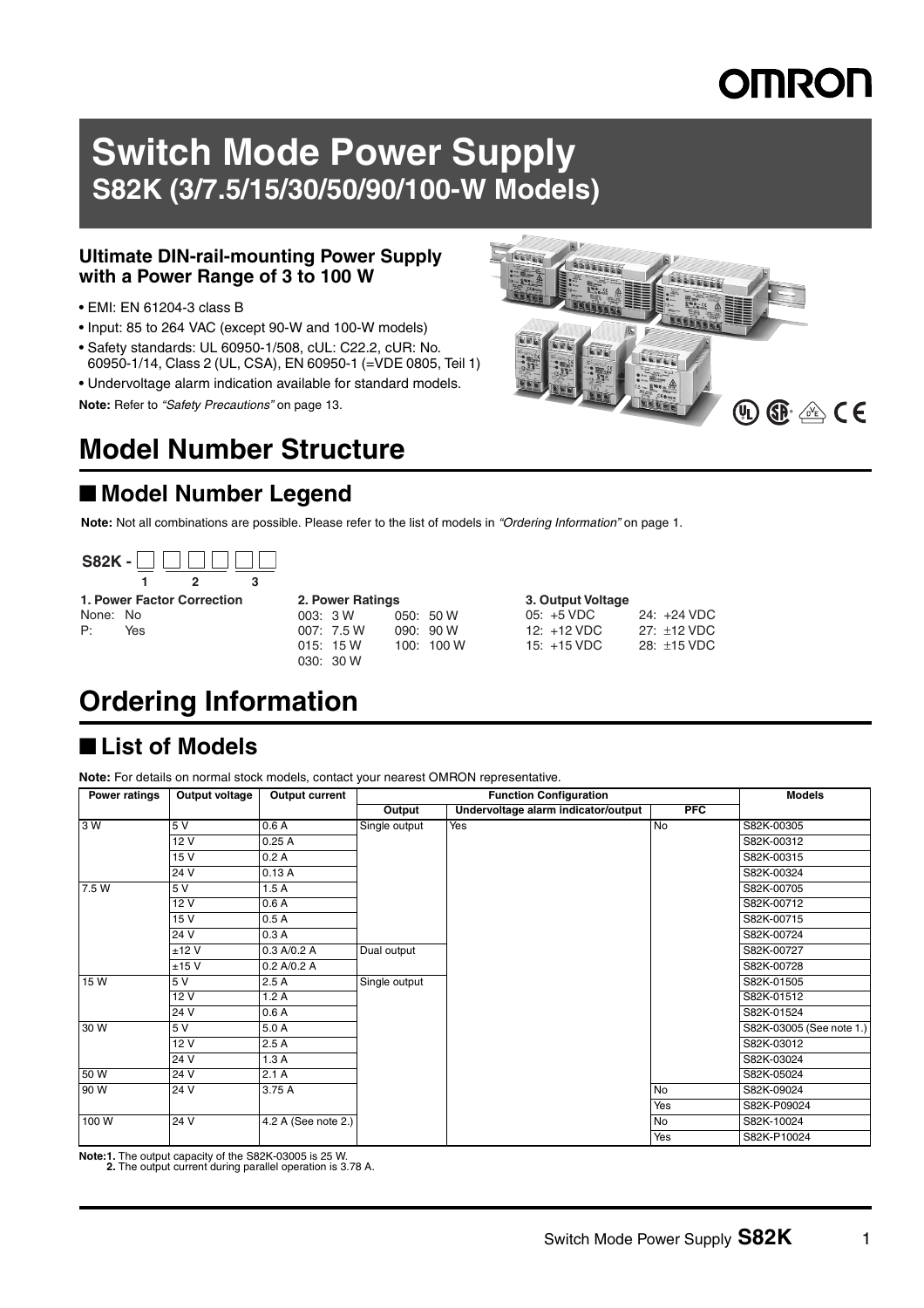# **Specifications**

# ■ Ratings/Characteristics

| Power ratings                                                                                                                                                                                                                           |                                                                                                                                                                         | <b>S82K</b>        |                                                                                                                                                                                                                                          |                                                                           |                                               |                            |                                                        |  |  |
|-----------------------------------------------------------------------------------------------------------------------------------------------------------------------------------------------------------------------------------------|-------------------------------------------------------------------------------------------------------------------------------------------------------------------------|--------------------|------------------------------------------------------------------------------------------------------------------------------------------------------------------------------------------------------------------------------------------|---------------------------------------------------------------------------|-----------------------------------------------|----------------------------|--------------------------------------------------------|--|--|
| (See note 1.)                                                                                                                                                                                                                           |                                                                                                                                                                         | Single output      |                                                                                                                                                                                                                                          | Dual output                                                               |                                               | Single output              |                                                        |  |  |
| Item                                                                                                                                                                                                                                    |                                                                                                                                                                         | 3W                 | 7.5 W                                                                                                                                                                                                                                    | 7.5 W                                                                     | 15W                                           | 30 W                       |                                                        |  |  |
| <b>Efficiency (typical)</b>                                                                                                                                                                                                             |                                                                                                                                                                         | on specifications) | 60% min. (Varies depending 64% min. (Varies depending on specifications)                                                                                                                                                                 |                                                                           | 66% min. (Varies depending on specifications) |                            |                                                        |  |  |
| Input                                                                                                                                                                                                                                   | AC<br>Voltage                                                                                                                                                           |                    | 100 to 240 VAC (85 to 264 VAC)                                                                                                                                                                                                           |                                                                           |                                               |                            |                                                        |  |  |
|                                                                                                                                                                                                                                         | (See note 2.)                                                                                                                                                           | DC                 | 90 to 350 VDC                                                                                                                                                                                                                            |                                                                           |                                               |                            | Not possible                                           |  |  |
|                                                                                                                                                                                                                                         | Frequency                                                                                                                                                               |                    | 50/60 Hz (47 to 450 Hz)                                                                                                                                                                                                                  |                                                                           |                                               |                            |                                                        |  |  |
|                                                                                                                                                                                                                                         | Current                                                                                                                                                                 | 100-V input        | 0.15 A max.                                                                                                                                                                                                                              | 0.25 A max.                                                               |                                               | 0.45 A max.                | 0.9 A max.                                             |  |  |
|                                                                                                                                                                                                                                         | (See note 3.)                                                                                                                                                           | 200-V input        |                                                                                                                                                                                                                                          |                                                                           |                                               | 0.25 A max.                | 0.6 A max.                                             |  |  |
|                                                                                                                                                                                                                                         | <b>Power Factor</b>                                                                                                                                                     |                    |                                                                                                                                                                                                                                          |                                                                           |                                               |                            |                                                        |  |  |
|                                                                                                                                                                                                                                         | Harmonic current emissions                                                                                                                                              |                    |                                                                                                                                                                                                                                          |                                                                           |                                               |                            |                                                        |  |  |
|                                                                                                                                                                                                                                         | Leakage current                                                                                                                                                         | 100-V input        | 0.5 mA max.                                                                                                                                                                                                                              |                                                                           |                                               |                            |                                                        |  |  |
|                                                                                                                                                                                                                                         | (See note 3.)                                                                                                                                                           | 200-V input        | 1 mA max.                                                                                                                                                                                                                                |                                                                           |                                               |                            |                                                        |  |  |
|                                                                                                                                                                                                                                         | Inrush current                                                                                                                                                          | 100-V input        | 15 A max. (for cold start at 25°C)<br>25 A max. (for cold start at 25°C)                                                                                                                                                                 |                                                                           |                                               |                            |                                                        |  |  |
|                                                                                                                                                                                                                                         | (See note 3.)                                                                                                                                                           | 200-V input        | 30 A max. (for cold start at 25°C)                                                                                                                                                                                                       |                                                                           |                                               |                            | 50 A max. (for cold start at 25°C)                     |  |  |
|                                                                                                                                                                                                                                         | Noise filter                                                                                                                                                            |                    | Yes                                                                                                                                                                                                                                      |                                                                           |                                               |                            |                                                        |  |  |
| Out-<br>put                                                                                                                                                                                                                             | <b>Voltage Adjustment Range</b>                                                                                                                                         |                    | ±10% (with V. ADJ) (See note 5.)                                                                                                                                                                                                         |                                                                           | Not possible (See note 6.)                    | (See note 5.)              | ±10% (with V. ADJ) (-10% to 15% for S82K-03012/-03024) |  |  |
| (See<br>note                                                                                                                                                                                                                            | Ripple (See note 3.)                                                                                                                                                    |                    | 2% (p-p) max.                                                                                                                                                                                                                            |                                                                           |                                               |                            |                                                        |  |  |
| 4.)                                                                                                                                                                                                                                     | Input variation influence                                                                                                                                               |                    | 0.5% max. (at 85 to 264 VAC input, 100% load)                                                                                                                                                                                            |                                                                           |                                               |                            |                                                        |  |  |
|                                                                                                                                                                                                                                         | Load variation influence<br>(rated input voltage)                                                                                                                       |                    | 1.5% max. (0 to 100% load)                                                                                                                                                                                                               |                                                                           | +V: 1.5% max.<br>-V: 3% max. (0 to 100% load) | 1.5% max. (0 to 100% load) |                                                        |  |  |
|                                                                                                                                                                                                                                         | Temperature variation influ-<br>ence (See note 3.)                                                                                                                      |                    | 0.05%/°C max.                                                                                                                                                                                                                            |                                                                           |                                               |                            |                                                        |  |  |
|                                                                                                                                                                                                                                         | Start up time                                                                                                                                                           |                    | 100 ms max. (up to 90% of output voltage at rated input and output)                                                                                                                                                                      |                                                                           |                                               |                            |                                                        |  |  |
|                                                                                                                                                                                                                                         | Hold time (See note 3.)                                                                                                                                                 |                    | 20 ms min.                                                                                                                                                                                                                               |                                                                           |                                               |                            |                                                        |  |  |
| Addi-<br>Overload protection<br>105% to 160% of rated load current (105% to 250% of rated load current for dual output models), gradual current/voltage<br>drop, automatic reset (See note 8.)<br>tion-<br>(See note 7.)<br>al<br>func- |                                                                                                                                                                         |                    | 105% to 160% of rated load<br>current, gradual current in-<br>crease, voltage drop intermit-<br>tent operation, automatic reset                                                                                                          |                                                                           |                                               |                            |                                                        |  |  |
| tions                                                                                                                                                                                                                                   | Overvoltage protection                                                                                                                                                  |                    | No                                                                                                                                                                                                                                       |                                                                           |                                               |                            |                                                        |  |  |
|                                                                                                                                                                                                                                         | Undervoltage alarm indica-<br>tion                                                                                                                                      |                    | Yes (color: red)                                                                                                                                                                                                                         |                                                                           |                                               |                            |                                                        |  |  |
|                                                                                                                                                                                                                                         | Undervoltage alarm output                                                                                                                                               |                    | No                                                                                                                                                                                                                                       |                                                                           |                                               |                            |                                                        |  |  |
|                                                                                                                                                                                                                                         | <b>Parallel operation</b>                                                                                                                                               |                    | No                                                                                                                                                                                                                                       |                                                                           |                                               |                            |                                                        |  |  |
| Oth-<br>er                                                                                                                                                                                                                              | Operating ambient tempera-<br>ture                                                                                                                                      |                    | Refer to the derating curve in Engineering Data. (with no icing or condensation)                                                                                                                                                         |                                                                           |                                               |                            |                                                        |  |  |
|                                                                                                                                                                                                                                         | Storage temperature                                                                                                                                                     |                    | -25 to 65°C (with no icing or condensation)                                                                                                                                                                                              |                                                                           |                                               |                            |                                                        |  |  |
|                                                                                                                                                                                                                                         | <b>Operating ambient humidity</b>                                                                                                                                       |                    | 25°C to 85% (Storage humidity: 25% to 90%)                                                                                                                                                                                               |                                                                           |                                               |                            |                                                        |  |  |
|                                                                                                                                                                                                                                         | Dielectric strength<br><b>Detection</b><br>current                                                                                                                      |                    | 3.0 kVAC for 1 min. (between all inputs and all outputs)<br>2.0 kVAC for 1 min. (between all inputs and PE terminals)<br>1.0 kVAC for 1 min. (between all outputs and PE terminals)                                                      |                                                                           |                                               |                            |                                                        |  |  |
|                                                                                                                                                                                                                                         |                                                                                                                                                                         |                    | $10 \text{ mA}$                                                                                                                                                                                                                          |                                                                           |                                               | $\overline{2}0 \text{ mA}$ |                                                        |  |  |
|                                                                                                                                                                                                                                         | <b>Insulation resistance</b>                                                                                                                                            |                    |                                                                                                                                                                                                                                          | 100 MΩ min. (between all outputs and all inputs, PE terminals) at 500 VDC |                                               |                            |                                                        |  |  |
|                                                                                                                                                                                                                                         | <b>Vibration resistance</b><br>Shock resistance<br><b>Output indicator</b><br><b>EMI</b><br>Conducted<br><b>Emissions</b><br>Radiated<br><b>Emissions</b><br><b>EMS</b> |                    | 10 to 55 Hz, 0.375-mm single amplitude for 2 h each in X, Y, and Z directions                                                                                                                                                            |                                                                           |                                               |                            |                                                        |  |  |
|                                                                                                                                                                                                                                         |                                                                                                                                                                         |                    | 300 m/s <sup>2</sup> , 3 times each in $\pm X$ , $\pm Y$ , $\pm Z$ directions                                                                                                                                                            |                                                                           |                                               |                            |                                                        |  |  |
|                                                                                                                                                                                                                                         |                                                                                                                                                                         |                    | Yes (color: green)                                                                                                                                                                                                                       |                                                                           |                                               |                            |                                                        |  |  |
|                                                                                                                                                                                                                                         |                                                                                                                                                                         |                    | Conforms to EN61204-3 EN55011 Class B and based on FCC Class B                                                                                                                                                                           |                                                                           |                                               |                            |                                                        |  |  |
|                                                                                                                                                                                                                                         |                                                                                                                                                                         |                    | Conforms to EN61204-3 EN55011 Class B                                                                                                                                                                                                    |                                                                           |                                               |                            |                                                        |  |  |
|                                                                                                                                                                                                                                         |                                                                                                                                                                         |                    | Conforms to EN61204-3 High severity levels                                                                                                                                                                                               |                                                                           |                                               |                            |                                                        |  |  |
|                                                                                                                                                                                                                                         | <b>Approved standards</b>                                                                                                                                               |                    | UL: UL508 (Listing), 60950-1 Class 2 (excluding Dual output models)<br>CSA: cUL: C22.2 No.14, cUR: No. 60950-1 Class 2 (excluding Dual output models)<br>EN/VDE: EN50178 (VDE=0160), EN60950-1 (=VDE0805 Teil 1)<br>Based on VE0106/P100 |                                                                           |                                               |                            |                                                        |  |  |
|                                                                                                                                                                                                                                         | Weight                                                                                                                                                                  |                    | 150 g max.                                                                                                                                                                                                                               |                                                                           |                                               | 260 g max.                 | 380 g max.                                             |  |  |
|                                                                                                                                                                                                                                         |                                                                                                                                                                         |                    |                                                                                                                                                                                                                                          |                                                                           |                                               |                            |                                                        |  |  |

**Note:1.** When a load is connected that has a built-in DC-DC converter, the overload protection may operate at startup and the power supply may not start.

Refer to the *Overload Protection* section on [page 8](#page-7-0) for details.<br>2. Use with DC voltage input is beyond the conditions of approval or conformance to applicable safety standards. (DC input possible with 15 W max.<br>Use the 7

Power Supply may result in ignition or burning. **3.** Defined with a 100% load and the rated input voltage (100 or 200 VAC.)

4. The output specification is defined at the power supply output terminals.<br>5. If the V. ADJ adjustment range. (+15% for S82K-03012/-03024)<br>When adjusting the output voltage, confirm the actual output voltage from the Pow

**7.** Refer to the *Overload Protection* section on [page 8](#page-7-0) for details.<br>**8.** When using the 7.5-W single-output models within the input voltage range between 90 and 110 VDC, the protection function will operate at a current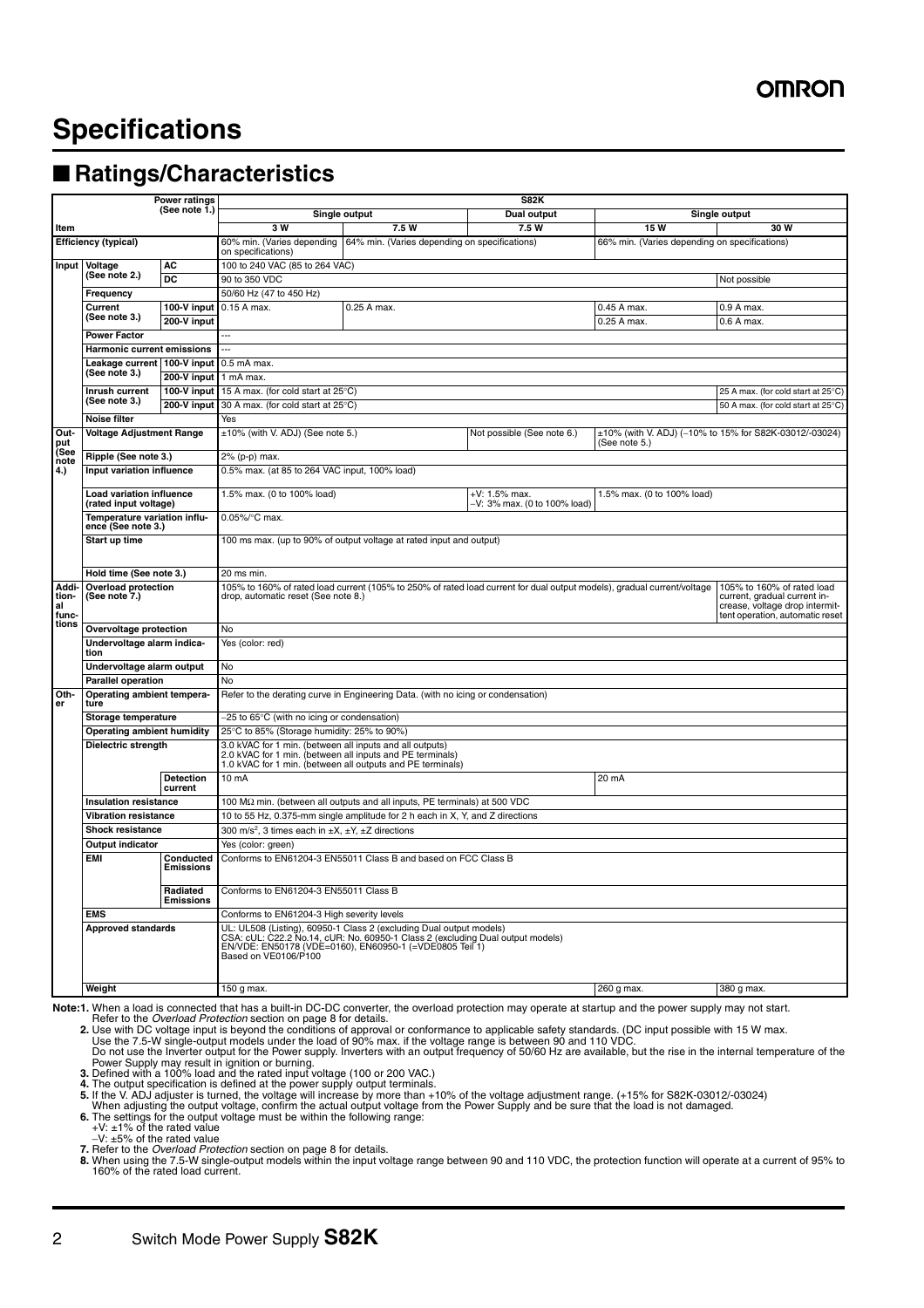|                                                     |                                                                                                                                                                                                                              |                                                                                                                                                                                                                       | <b>S82K</b>                                                                                                                                                                                                                                                                                                                                                                                                                                                                                             |                                                                | <b>S82K-P</b>                       |            |                                   |  |  |
|-----------------------------------------------------|------------------------------------------------------------------------------------------------------------------------------------------------------------------------------------------------------------------------------|-----------------------------------------------------------------------------------------------------------------------------------------------------------------------------------------------------------------------|---------------------------------------------------------------------------------------------------------------------------------------------------------------------------------------------------------------------------------------------------------------------------------------------------------------------------------------------------------------------------------------------------------------------------------------------------------------------------------------------------------|----------------------------------------------------------------|-------------------------------------|------------|-----------------------------------|--|--|
| <b>Power ratings</b><br>(See note $\overline{1}$ .) |                                                                                                                                                                                                                              |                                                                                                                                                                                                                       |                                                                                                                                                                                                                                                                                                                                                                                                                                                                                                         |                                                                |                                     |            |                                   |  |  |
|                                                     |                                                                                                                                                                                                                              |                                                                                                                                                                                                                       |                                                                                                                                                                                                                                                                                                                                                                                                                                                                                                         | Single output                                                  |                                     |            |                                   |  |  |
| Item                                                |                                                                                                                                                                                                                              |                                                                                                                                                                                                                       | 50 W                                                                                                                                                                                                                                                                                                                                                                                                                                                                                                    | 90 W                                                           | 100W                                | 90 W       | 100 W                             |  |  |
| <b>Efficiency (typical)</b>                         |                                                                                                                                                                                                                              | 80% min. (Varies depending on specifications)                                                                                                                                                                         |                                                                                                                                                                                                                                                                                                                                                                                                                                                                                                         |                                                                |                                     |            |                                   |  |  |
|                                                     | Input Voltage                                                                                                                                                                                                                | <b>AC</b>                                                                                                                                                                                                             | 100 to 240 VAC (85 to 264 VAC) 100 V (85 to 132 VAC)/200 V (170 to 264 VAC) Selectable                                                                                                                                                                                                                                                                                                                                                                                                                  |                                                                |                                     |            |                                   |  |  |
|                                                     | (See note 2.)                                                                                                                                                                                                                | <b>DC</b>                                                                                                                                                                                                             | Not possible                                                                                                                                                                                                                                                                                                                                                                                                                                                                                            |                                                                |                                     |            |                                   |  |  |
|                                                     | Frequency                                                                                                                                                                                                                    |                                                                                                                                                                                                                       | 50/60 Hz (47 to 450 Hz)<br>50/60 Hz (47 to 63 Hz)                                                                                                                                                                                                                                                                                                                                                                                                                                                       |                                                                |                                     |            |                                   |  |  |
|                                                     | Current                                                                                                                                                                                                                      | 100-V input                                                                                                                                                                                                           | 1.3 A max.<br>2.5 A max.                                                                                                                                                                                                                                                                                                                                                                                                                                                                                |                                                                |                                     |            |                                   |  |  |
|                                                     | (See note 3.)                                                                                                                                                                                                                | 200-V input                                                                                                                                                                                                           | 0.8 A max.                                                                                                                                                                                                                                                                                                                                                                                                                                                                                              | 1.5 A max.                                                     |                                     |            |                                   |  |  |
|                                                     | <b>Power Factor</b>                                                                                                                                                                                                          |                                                                                                                                                                                                                       |                                                                                                                                                                                                                                                                                                                                                                                                                                                                                                         | 0.7 min. (at 200 VAC input, at rated output), 100 V: unlimited |                                     |            |                                   |  |  |
|                                                     | <b>Harmonic current emissions</b>                                                                                                                                                                                            |                                                                                                                                                                                                                       |                                                                                                                                                                                                                                                                                                                                                                                                                                                                                                         |                                                                | Conforms to EN6100-3-2 (200-V only) |            |                                   |  |  |
|                                                     | Leakage current                                                                                                                                                                                                              | 100-V input                                                                                                                                                                                                           | 0.5 mA max.                                                                                                                                                                                                                                                                                                                                                                                                                                                                                             |                                                                |                                     |            |                                   |  |  |
|                                                     | (See note 3.)                                                                                                                                                                                                                | 200-V input                                                                                                                                                                                                           | 1 mA max.                                                                                                                                                                                                                                                                                                                                                                                                                                                                                               |                                                                |                                     |            |                                   |  |  |
|                                                     | Inrush current                                                                                                                                                                                                               | 100-V input                                                                                                                                                                                                           | 25 A max. (for cold start at 25°C)                                                                                                                                                                                                                                                                                                                                                                                                                                                                      |                                                                |                                     |            |                                   |  |  |
|                                                     | (See note 3.)                                                                                                                                                                                                                | 200-V input                                                                                                                                                                                                           | 50 A max. (for cold start at 25°C)                                                                                                                                                                                                                                                                                                                                                                                                                                                                      |                                                                |                                     |            |                                   |  |  |
|                                                     | Noise filter                                                                                                                                                                                                                 |                                                                                                                                                                                                                       | Yes                                                                                                                                                                                                                                                                                                                                                                                                                                                                                                     |                                                                |                                     |            |                                   |  |  |
| Out-<br>put                                         | <b>Voltage Adjustment Range</b>                                                                                                                                                                                              |                                                                                                                                                                                                                       | ±10% (with V. ADJ) (-10% to 15% for S82K-05024) (See Note 5.)                                                                                                                                                                                                                                                                                                                                                                                                                                           |                                                                | ±10% (with V. ADJ) (See note 5.)    |            |                                   |  |  |
| (See<br>note                                        | Ripple (See note 3.)                                                                                                                                                                                                         |                                                                                                                                                                                                                       | 2% (p-p) max.                                                                                                                                                                                                                                                                                                                                                                                                                                                                                           |                                                                |                                     |            |                                   |  |  |
| 4.)                                                 | Input variation influence                                                                                                                                                                                                    |                                                                                                                                                                                                                       | 0.5% max. (at 85 to 264 VAC in- 0.5% max. (at 85 to 132 VAC input /170 to 264 VAC input, 100% load)<br>put, 100% load)                                                                                                                                                                                                                                                                                                                                                                                  |                                                                |                                     |            |                                   |  |  |
|                                                     | <b>Load variation influence</b><br>(rated input voltage)                                                                                                                                                                     |                                                                                                                                                                                                                       | 1.5% max. (0 to 100% load)                                                                                                                                                                                                                                                                                                                                                                                                                                                                              |                                                                |                                     |            |                                   |  |  |
|                                                     | Temperature variation influ-<br>ence (See note 3.)                                                                                                                                                                           |                                                                                                                                                                                                                       | 0.05%/°C max.                                                                                                                                                                                                                                                                                                                                                                                                                                                                                           |                                                                |                                     |            |                                   |  |  |
|                                                     | Start up time                                                                                                                                                                                                                |                                                                                                                                                                                                                       | 100 ms max. (up to 90% of out- 200 ms max.<br>put voltage at rated input and<br>output)                                                                                                                                                                                                                                                                                                                                                                                                                 |                                                                |                                     |            |                                   |  |  |
|                                                     | Hold time (See note 3.)                                                                                                                                                                                                      |                                                                                                                                                                                                                       | 20 ms min.                                                                                                                                                                                                                                                                                                                                                                                                                                                                                              |                                                                |                                     |            |                                   |  |  |
| Addi-<br>tion-<br>al<br>func-                       | Overload protection<br>(See note 6.)                                                                                                                                                                                         | 105% to 160% of rated load<br>105% to 160% of rated load current, inverted L drop, automatic reset (See note 7.)<br>current, gradual current in-<br>crease, voltage drop intermit-<br>tent operation, automatic reset |                                                                                                                                                                                                                                                                                                                                                                                                                                                                                                         |                                                                |                                     |            |                                   |  |  |
| tions                                               | Overvoltage protection                                                                                                                                                                                                       |                                                                                                                                                                                                                       | N٥                                                                                                                                                                                                                                                                                                                                                                                                                                                                                                      |                                                                |                                     |            |                                   |  |  |
|                                                     | Undervoltage alarm indica-<br>tion                                                                                                                                                                                           |                                                                                                                                                                                                                       | Yes (color: red)                                                                                                                                                                                                                                                                                                                                                                                                                                                                                        |                                                                |                                     |            |                                   |  |  |
|                                                     | Undervoltage alarm output                                                                                                                                                                                                    |                                                                                                                                                                                                                       | <b>No</b>                                                                                                                                                                                                                                                                                                                                                                                                                                                                                               | Yes                                                            |                                     |            |                                   |  |  |
|                                                     | <b>Parallel operation</b>                                                                                                                                                                                                    |                                                                                                                                                                                                                       | No                                                                                                                                                                                                                                                                                                                                                                                                                                                                                                      |                                                                | Yes (up to 2 units.)                | No         | Yes (up to 2 units.) (See note 8. |  |  |
| Oth-<br>er                                          | Operating ambient tempera-<br>ture                                                                                                                                                                                           |                                                                                                                                                                                                                       | Refer to the derating curve in Engineering Data. (with no icing or condensation)                                                                                                                                                                                                                                                                                                                                                                                                                        |                                                                |                                     |            |                                   |  |  |
|                                                     | Storage temperature<br><b>Operating ambient humidity</b><br>Dielectric strength<br><b>Detection</b><br>current<br><b>Insulation resistance</b><br>Vibration resistance<br><b>Shock resistance</b><br><b>Output indicator</b> |                                                                                                                                                                                                                       | -25 to 65°C (with no icing or condensation)                                                                                                                                                                                                                                                                                                                                                                                                                                                             |                                                                |                                     |            |                                   |  |  |
|                                                     |                                                                                                                                                                                                                              |                                                                                                                                                                                                                       | 25°C to 85% (Storage humidity: 25% to 90%)                                                                                                                                                                                                                                                                                                                                                                                                                                                              |                                                                |                                     |            |                                   |  |  |
|                                                     |                                                                                                                                                                                                                              |                                                                                                                                                                                                                       | 3.0 kVAC for 1 min. (between all inputs and all outputs)<br>2.0 kVAC for 1 min. (between all inputs and PE terminals)<br>1.0 kVAC for 1 min. (between all outputs and PE terminals)                                                                                                                                                                                                                                                                                                                     |                                                                |                                     |            |                                   |  |  |
|                                                     |                                                                                                                                                                                                                              |                                                                                                                                                                                                                       | 20 mA                                                                                                                                                                                                                                                                                                                                                                                                                                                                                                   |                                                                |                                     |            |                                   |  |  |
|                                                     |                                                                                                                                                                                                                              |                                                                                                                                                                                                                       | 100 MΩ min. (between all outputs and all inputs, PE terminals) at 500 VDC                                                                                                                                                                                                                                                                                                                                                                                                                               |                                                                |                                     |            |                                   |  |  |
|                                                     |                                                                                                                                                                                                                              |                                                                                                                                                                                                                       | 10 to 55 Hz, 0.375-mm single amplitude for 2 h each in X, Y, and Z directions                                                                                                                                                                                                                                                                                                                                                                                                                           |                                                                |                                     |            |                                   |  |  |
|                                                     |                                                                                                                                                                                                                              |                                                                                                                                                                                                                       | 300 m/s <sup>2</sup> , 3 times each in $\pm X$ , $\pm Y$ , $\pm Z$ directions<br>150 m/s <sup>2</sup> , 3 times each in $\pm X$ , $\pm Y$ , $\pm Z$ directions                                                                                                                                                                                                                                                                                                                                          |                                                                |                                     |            |                                   |  |  |
|                                                     |                                                                                                                                                                                                                              |                                                                                                                                                                                                                       | Yes (color: green)                                                                                                                                                                                                                                                                                                                                                                                                                                                                                      |                                                                |                                     |            |                                   |  |  |
|                                                     | <b>EMI</b><br>Conducted<br><b>Emissions</b>                                                                                                                                                                                  |                                                                                                                                                                                                                       | Conforms to EN61204-3<br>Conforms to EN61204-3 EN55011 Class B and based on FCC Class A<br>EN55011 Class B and based<br>on FCC Class B                                                                                                                                                                                                                                                                                                                                                                  |                                                                |                                     |            |                                   |  |  |
|                                                     | Radiated<br><b>Emissions</b>                                                                                                                                                                                                 |                                                                                                                                                                                                                       | Conforms to EN61204-3 EN55011 Class B                                                                                                                                                                                                                                                                                                                                                                                                                                                                   |                                                                |                                     |            |                                   |  |  |
|                                                     | <b>EMS</b>                                                                                                                                                                                                                   |                                                                                                                                                                                                                       | Conforms to EN61204-3 High severity levels                                                                                                                                                                                                                                                                                                                                                                                                                                                              |                                                                |                                     |            |                                   |  |  |
|                                                     | <b>Approved standards</b>                                                                                                                                                                                                    |                                                                                                                                                                                                                       | UL: UL508 (Listing), 60950-1 Class 2 (excluding Dual output models) (See note 9.)<br>UL: UL508 (Listing), Class 2 (per UL 1310) 60950-1 (See<br>CSA: cUL: C22.2 No.14, cUR: No. 60950-1 Class 2 (excluding Dual output models) (See<br>note 9.)<br>CSA: cUL: C22.2 No.14, cUR: No. 60950-1 Class 2 (See note<br>note 9.<br>EN/VDE: EN50178 (VDE=0160), EN60950-1 (=VDE0805 Teil 1) Based on VE0106/P100<br>9.)<br>EŃ/VDE: EN50178 (VDE=0160), EN60950-1 (=VDE0805<br>Teil 1) According to VDE0106/P100" |                                                                |                                     |            |                                   |  |  |
|                                                     | Weight                                                                                                                                                                                                                       |                                                                                                                                                                                                                       | 400 g max.                                                                                                                                                                                                                                                                                                                                                                                                                                                                                              | 600 g max.                                                     |                                     | 1000g max. |                                   |  |  |

Note: 1. When a load is connected that has a built-in [DC-DC](#page-7-0) converter, the overload protection may operate at startup and the power supply may not start.<br>Refer to the *Overload Protection* section on page 8 for details.

2. Use with DC voltage input is beyond the conditions of approval or conformance to applicable safety standards. (DC input possible with 15 W max.<br>Use the 7.5-W single-output models under the load of 90% max. if the voltag

- 
- **4.** The output specification is defined at the power supply output terminals.

5. If the V. ADJ adjuster is turned, the voltage will increase by more than +10% of the voltage adjustment range. (+15% for S82K-03012/-03024)<br>When adjusting the output voltage, confirm the actual output voltage from the P

7. When using the 90-W model at an ambient temperature of 25xC or less, the overload protection function will operate at currents from 101% to 111% of the<br>rated output current. When using the 90-W model at an ambient tempe

**8.** Parallel operation is set with the Parallel/Single Operation Selector Switch.

9. To meet Class-2 requirements with the 100-W, either a fuse or circuit breaker that is UL listed or CSA certified, and rated at 4.2 A max. should be wired in<br>series with the load to be connected to the Power Supply. Only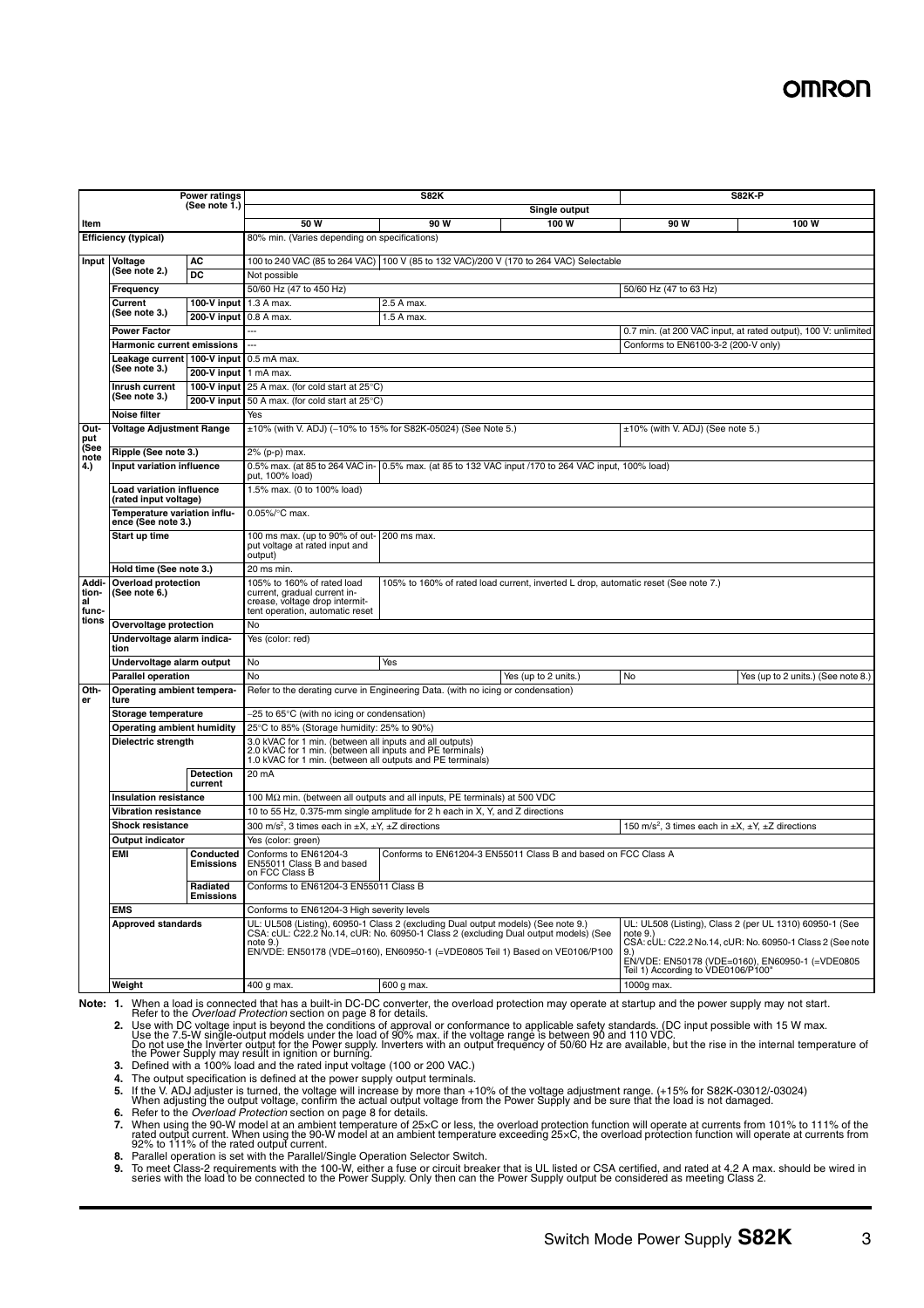# **Connections**

# ■ **Block Diagrams**

#### **S82K-003 (3 W) S82K-007□ (7.5 W, Single Output)**



#### **S82K-007**@@ **(7.5 W, Dual Outputs)**



#### **S82K-015□□ (15 W) S82K-030***Q* (30 W) **S82K-05024 (50 W)**

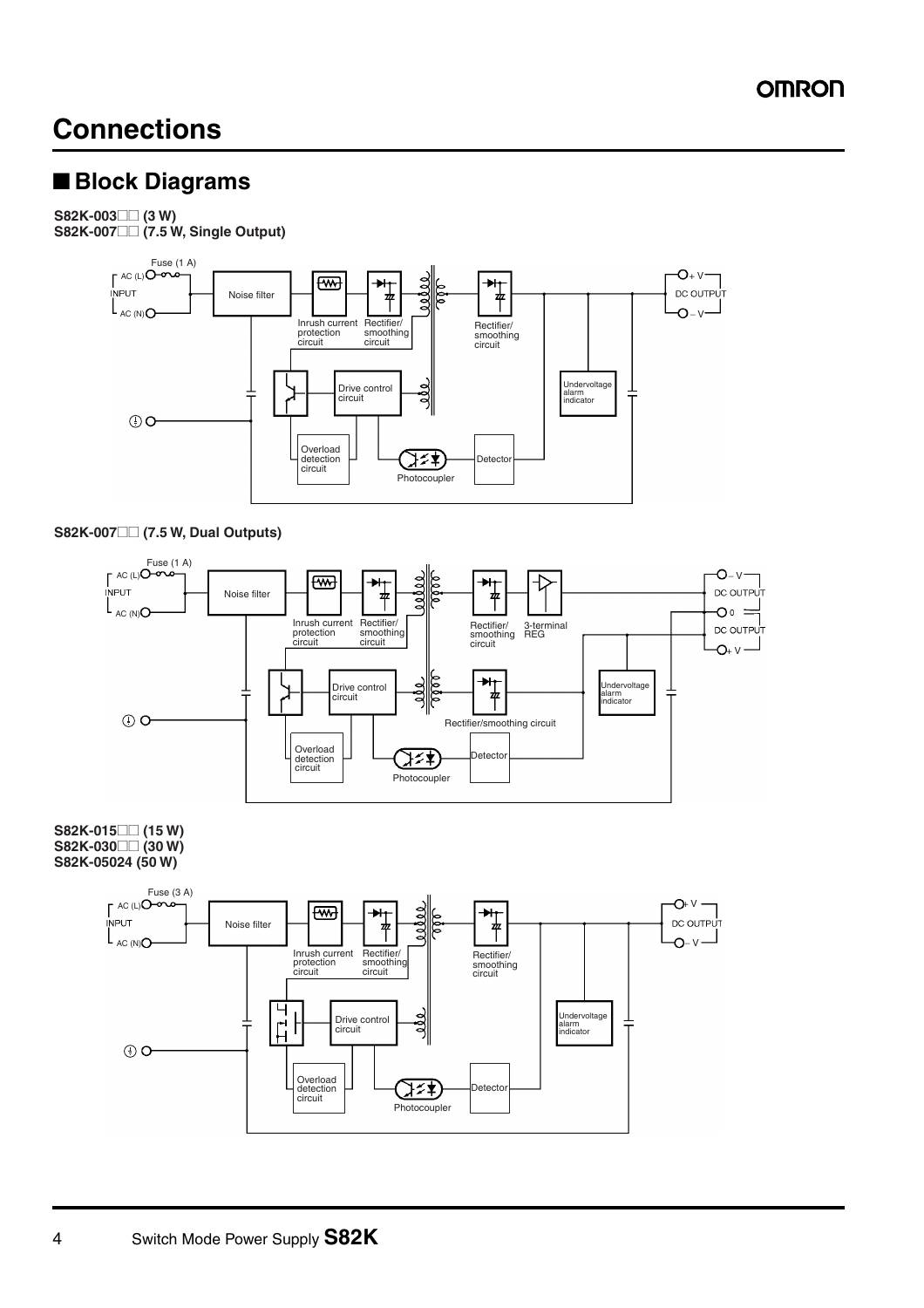

**Note:** Use the short bar to short-circuit terminals 7 and 8 to select 100 to 120 VAC and remove the short bar to select 200 to 240 VAC.



**Note:** Use the short bar to short-circuit terminals 7 and 8 to select 100 to 120 VAC and remove the short bar to select 200 to 240 VAC.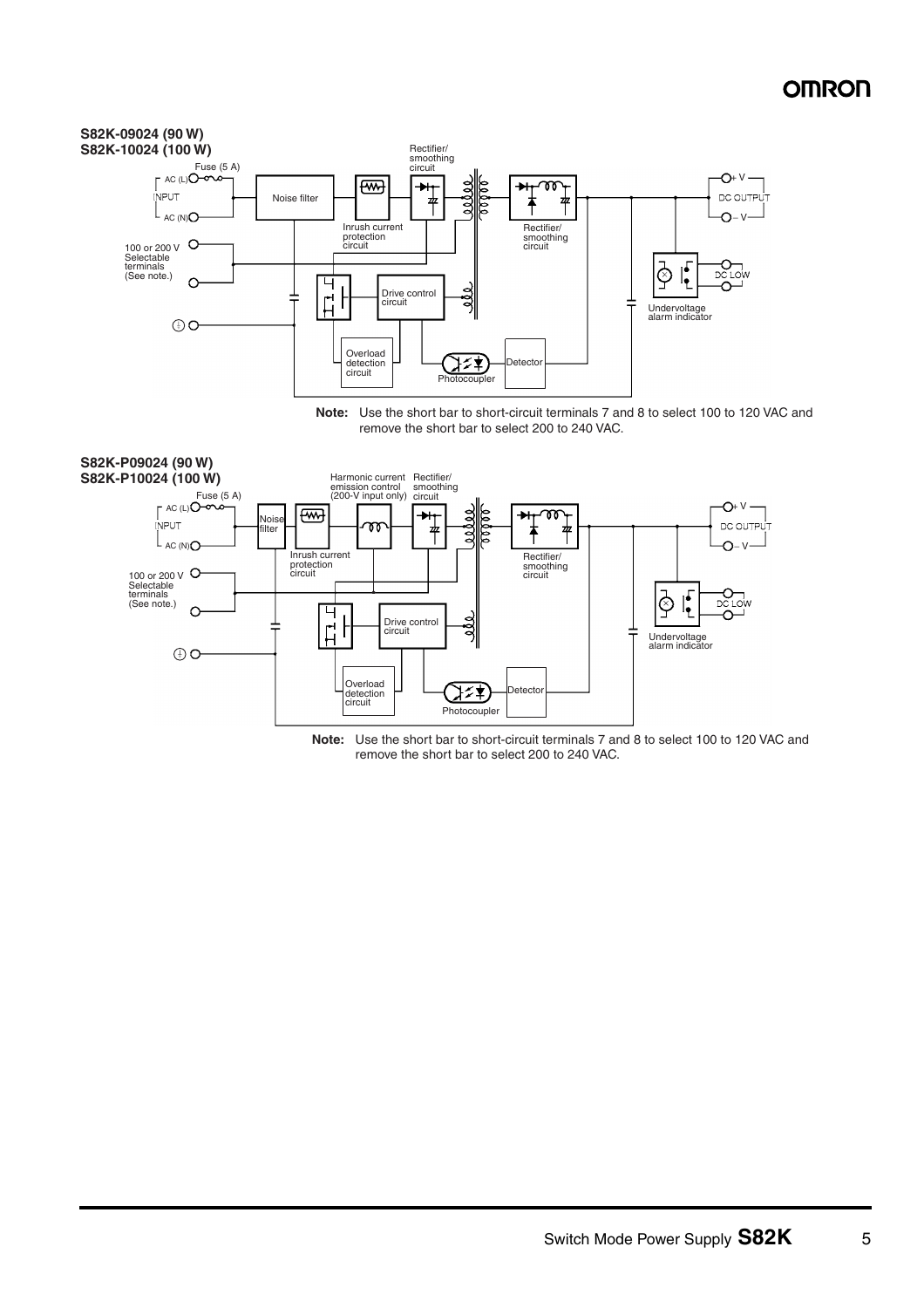# **Construction and Nomenclature**

# ■ **Nomenclature**

1 **S82K-003**@@**/S82K-007**@@ **S82K-007**@@ **(Dual outputs) (Single Output)**







9

- 
- 1. **DC Output Terminals:** Connect the load lines to these terminals.<br>2. **Input Terminals:** Connect the input lines to these terminals. **Input Terminals:** Connect the input lines to these terminals.
- 3. **Protective Earthing Terminals (PE):** Connect a ground line to these terminals.
- 4. **Input Voltage Selector Terminals (VOLTAGE SELECT):** Selects a 100 V or 200 V input voltage.
- 5. **Output Indicator (DC ON: green):** Lights while a Direct Current (DC) output is ON.
- 6. **Output Voltage Adjuster(V.ADJ):** Use to adjust the voltage.
- 7. **Undervoltage Alarm Indicator Terminal (DC LOW: red):** Lights when there is a drop in the output voltage.
- 8. **Undervoltage Alarm Output Terminals (DC LOW):** S82K- $\Box$ 09024/- $\Box$ 10024 only.
- 9. **Parallel/Single Operation Selector:** Set to "PARALLEL" for parallel operation.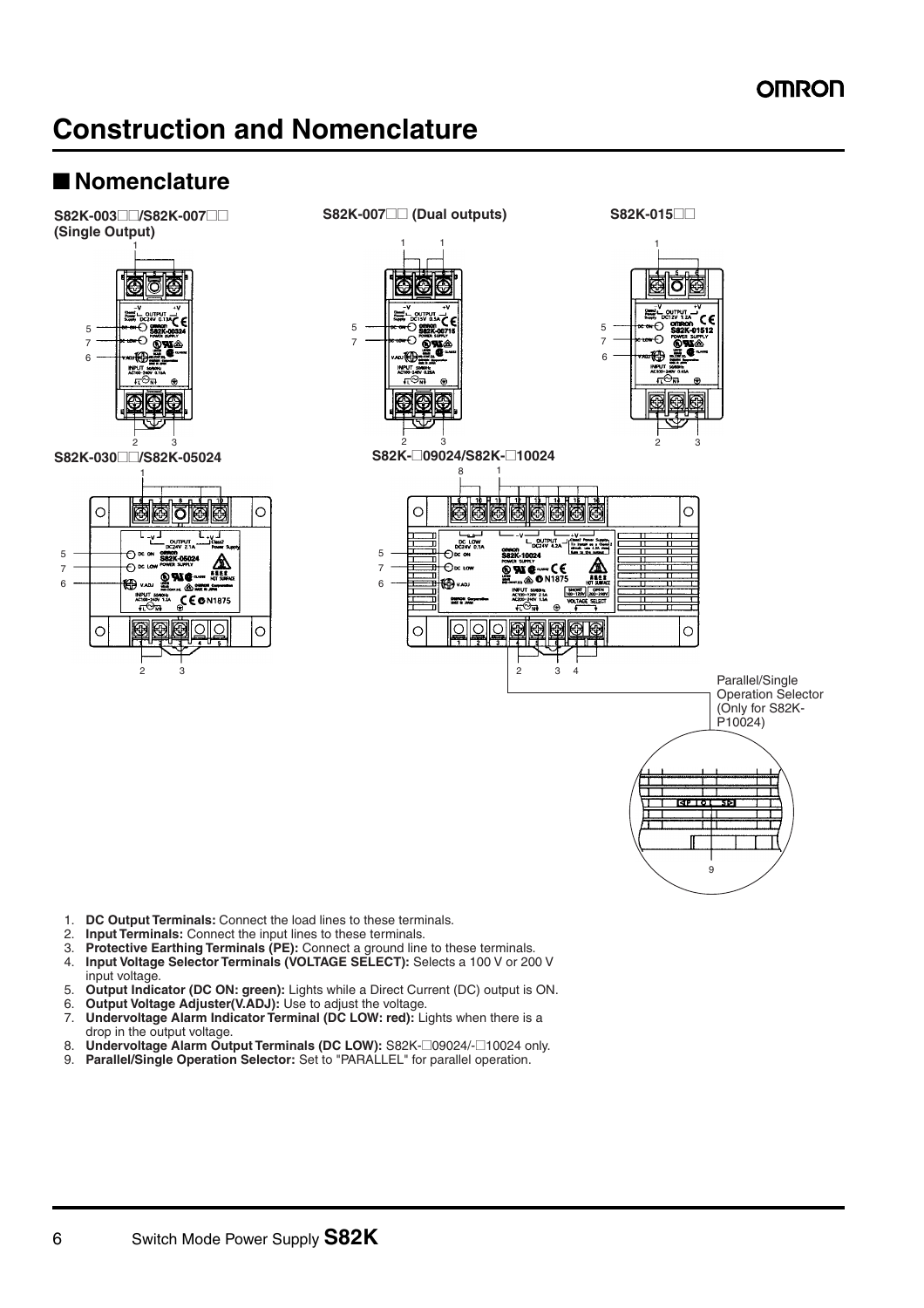# ■ **Derating Curve (A: Standard mounting, B: Face-up mounting)**





**Note: 1.** Note that the derating curve may vary depending on the installation conditions.

- **2.** Multiple units cannot be installed in a configuration where they are lined up vertically.
- **3.** Use the 7.5-W single-output models under the load of 90% max. if the voltage range is between 90 and 110 VDC.
- **4.** The cold-start time will be longer when using S82K-P09024 or S82K-P10024 with 85-VAC input.

# ■ **Mounting**



**Note:** Installations other than (A) and (B) are not possible.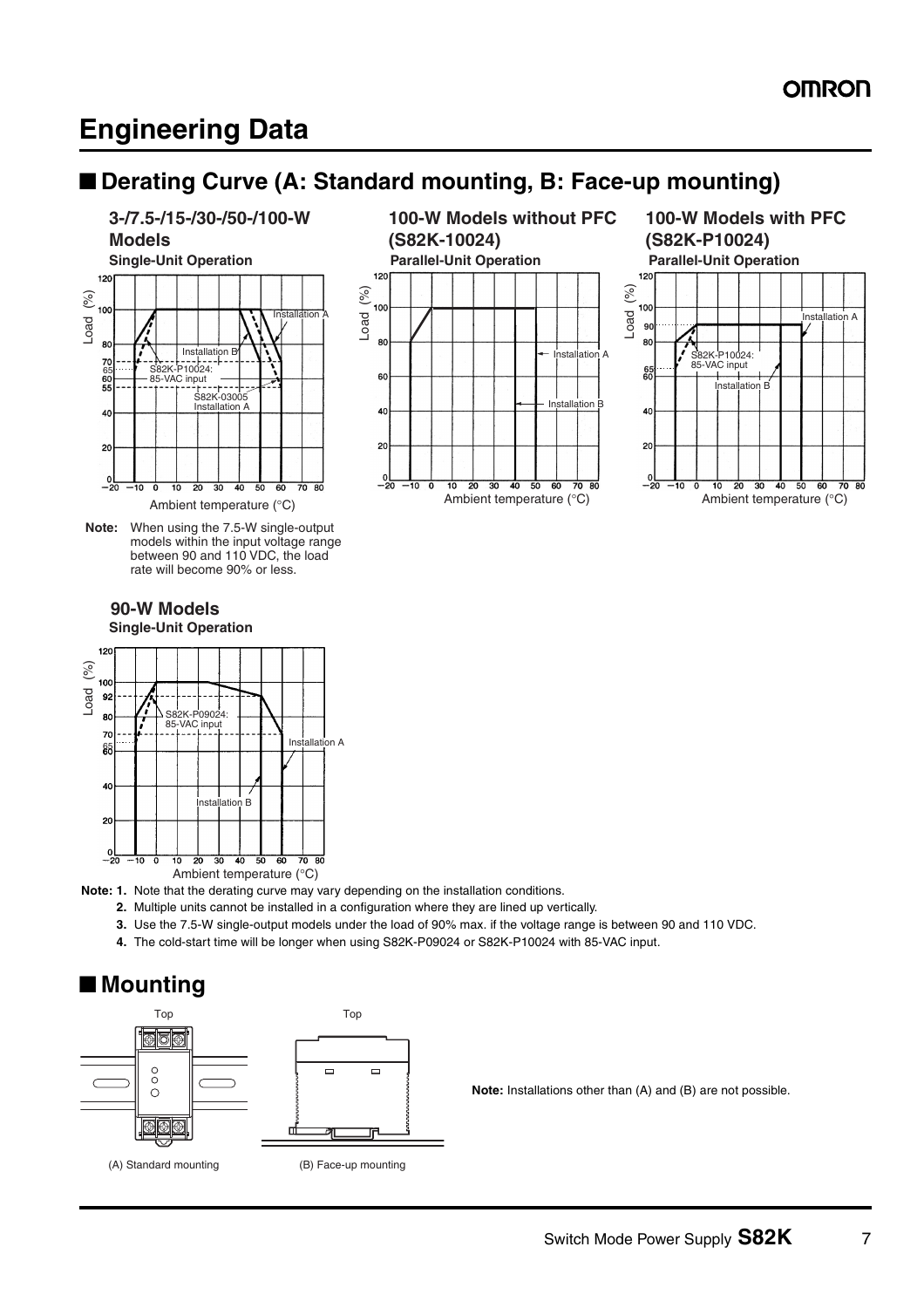## <span id="page-7-0"></span>■ **Overload Protection**

The Power Supply is provided with an overload protection function that protects the Power Supply from possible damage by overcurrent. When the output current rises above 105% min. of the rated current, the protection function is triggered, automatically decreasing the output voltage. When the output current falls within the rated range, the overload protection function is automatically cleared.

#### **3-/7.5/15 W Models 30-/50 W Models**

#### **90-/100 W Models**



Note: 1. When connecting a load that has a built-in DC-DC converter, the overcurrent protection function may operate during start-up, thus preventing the Power Supply from starting.

- **2.** Internal parts may occasionally deteriorate or be damaged if a short-circuited or other overcurrent state continues during operation.
- **3.** When using the 7.5-W single-output models within the input voltage range between 90 and 110 VDC, the overload protection function will operate at currents from 95% to 160% of the rated output current.
- **4.** When using the 90-W model at an ambient temperature of 25°C or less, the overload protection function will operate at currents from 101% to 111% of the rated output current. When using the 90-W model at an ambient temperature exceeding 25°C, the overload protection function will operate at currents from 92% to 111% of the rated output current.
- **5.** When using the 100-W model with PFC in parallel operation, operation is limited to a load ratio of 90% to 100% of the rated output current at 4.2 A.

### **When Using** ± **Output Models**

The +V output detects the total output power (+V output and −V output) to trigger the short-circuit protection against overcurrent. This protection varies depending on the −V output state. The −V output independently triggers the short-circuit protection.

# ■ Undervoltage Alarm Indicator and Output Function

If the output voltage at the output terminal drops to 75% to 90% of the rated voltage, the red indicator of the S82K (DC LOW indicator) will be lit. In the case of the S82K- $\Box$ 09024/ $\Box$ 10024, a voltage drop alarm will be output via the relay available in the models (DC LOW output).

**Note:** This function detects the voltage at the output terminal of the Power Supply. To check the precise output voltage, measure the voltage at the terminal of the load.

|                  |                | Indicator | Voltage                                                                                                                             | Operation of □09024/□10024's<br>output (DC LOW output)<br>(See note 2.) |  |
|------------------|----------------|-----------|-------------------------------------------------------------------------------------------------------------------------------------|-------------------------------------------------------------------------|--|
| Green: $\bullet$ |                | DC ON     | If the voltage at the output terminal is more than 82% of<br>the rated voltage and operation is normal, the green in-               |                                                                         |  |
| Red:             | O              | DC LOW    | dicator will be lit and the red indicator will not be lit.                                                                          |                                                                         |  |
| Green:           |                | DC ON     | If the voltage at the output terminal drops to below 82%<br>(See note 1.) of the rated voltage, the red indicator will be lit. (See |                                                                         |  |
| Red:             | $\blacksquare$ | DC LOW    | note 3.)                                                                                                                            |                                                                         |  |
| Green:           | ( )            | DC ON     | If the voltage at the output terminal approaches 0 V,<br>both the green and red indicators will not be lit.                         |                                                                         |  |
| Red:             |                | DC LOW    |                                                                                                                                     |                                                                         |  |

**Note: 1.** The more the voltage at the output terminal drops, the darker both the green and red indicators will be.

- **2.** The relay contacts have a capacity of 0.1 A at 24 VDC.
- **3.** The red indicator will actually first light at a voltage between 75% and 90% of the rated voltage.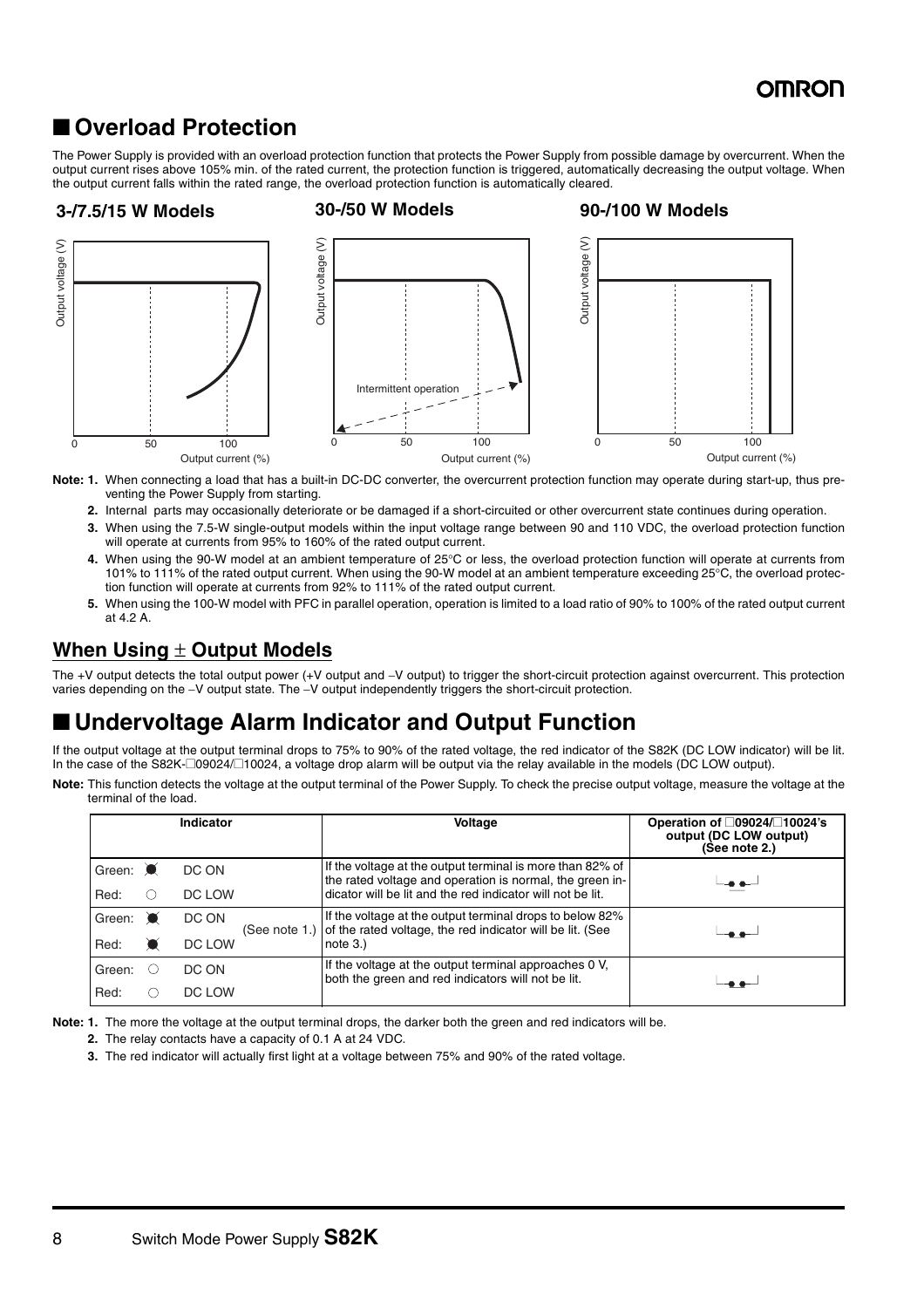# ■ **Inrush Current, Startup Time, Hold Time**



# ■ **Reference Value**

| Item                      | Value            | <b>Definition</b>                                                                                                                                                                                                                             |
|---------------------------|------------------|-----------------------------------------------------------------------------------------------------------------------------------------------------------------------------------------------------------------------------------------------|
| <b>Reliability (MTBF)</b> | 135,000 hrs min. | MTBF stands for Mean Time Between Failures, which is calculated according to the prob-<br>ability of accidental device failures, and indicates reliability of devices. Therefore, it does<br>not necessarily represent a life of the product. |
| Life expectancy           | 8 yrs. min.      | The life expectancy indicates average operating hours under the ambient temperature of<br>$\vert$ 40°C and a load rate of 50%. Normally this is determined by the life expectancy of the built-<br>in aluminum electrolytic capacitor.        |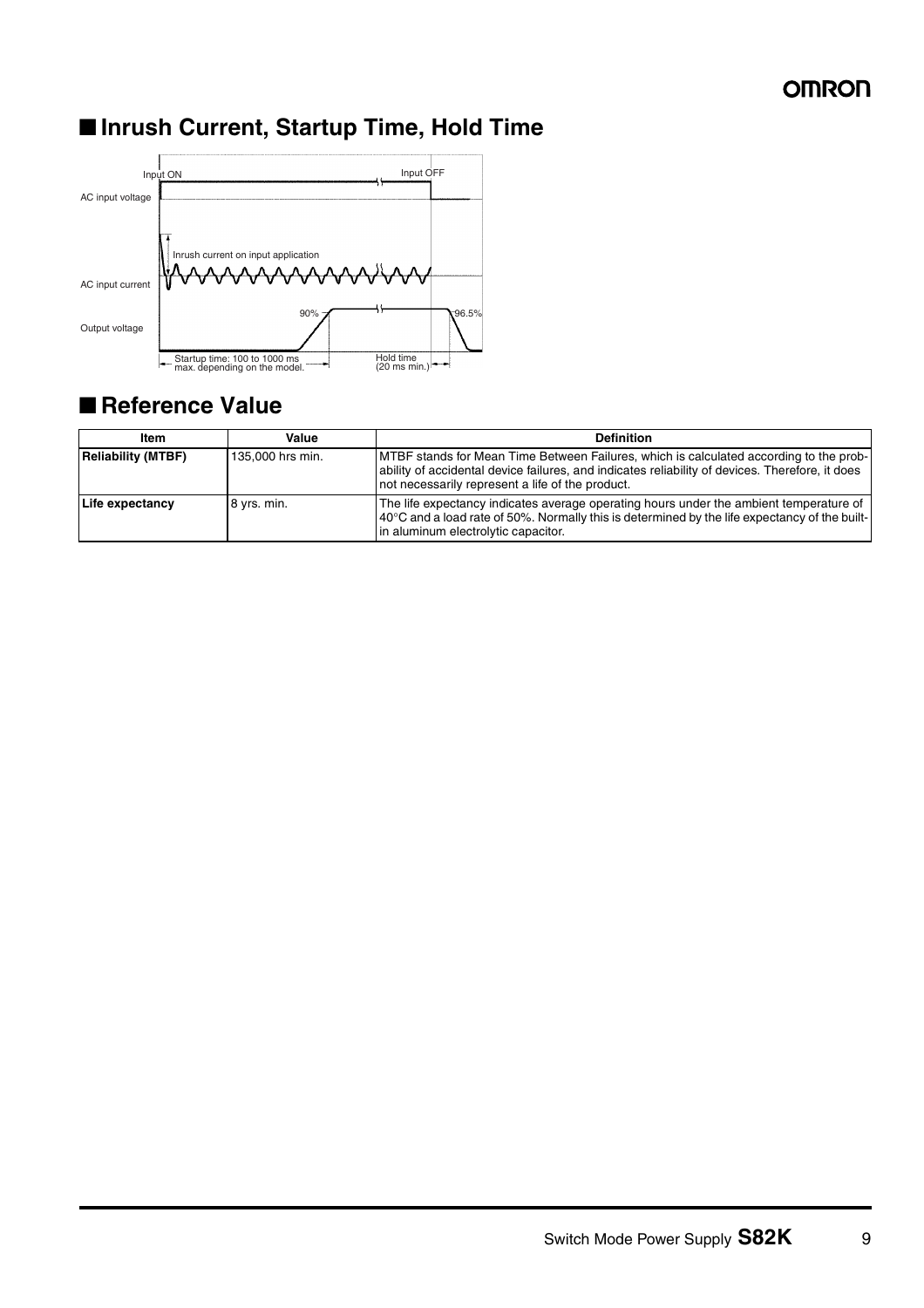# **Dimensions**

**Note:** All units are in millimeters unless otherwise indicated.

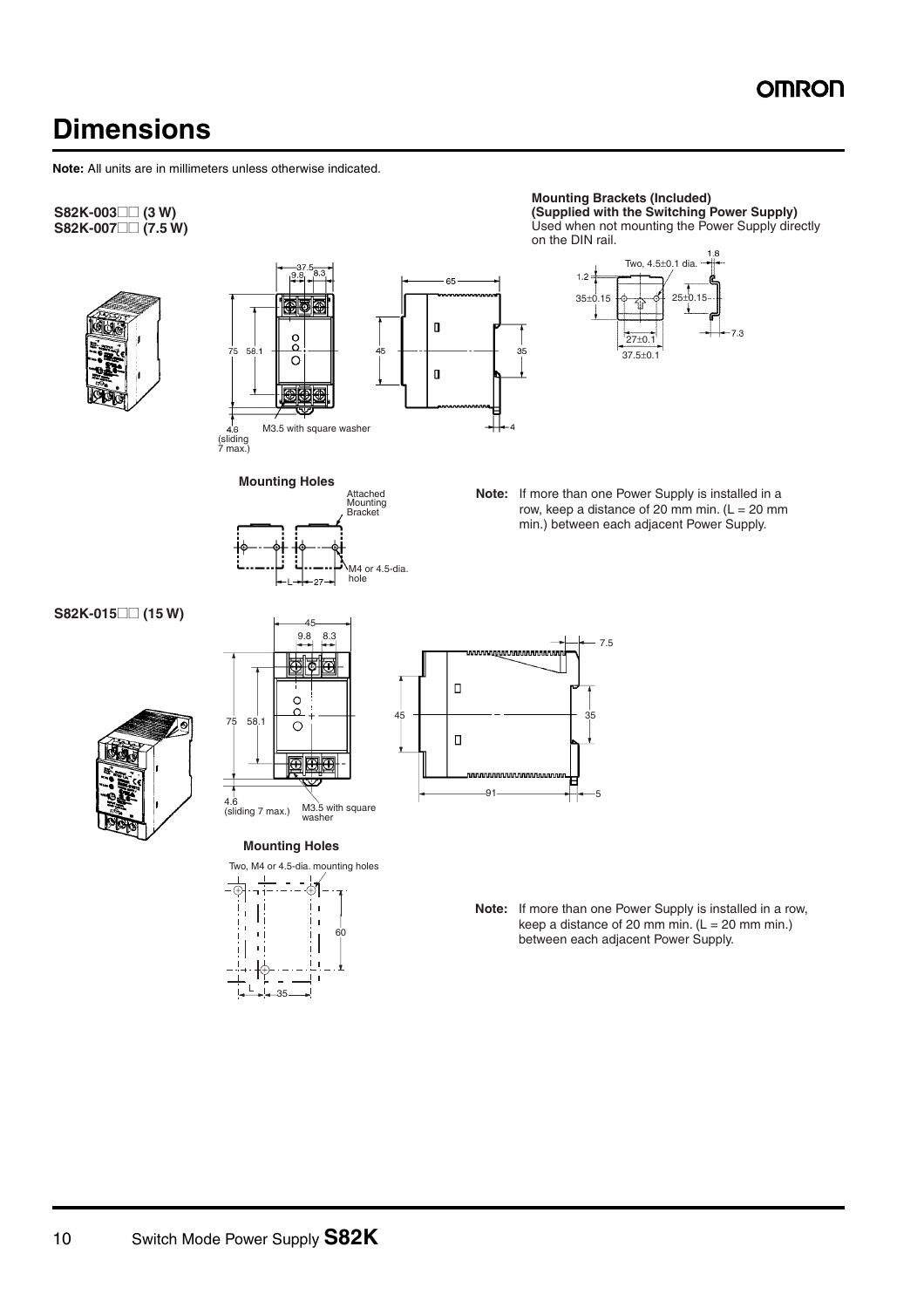**S82K-030**@@ **(30 W) S82K-05024 (50 W)**











**Mounting Holes**



**Note:** If more than one Power Supply is installed in a row, keep a distance of 20 mm min.  $(L = 20 \text{ mm min.})$  between each adjacent Power Supply.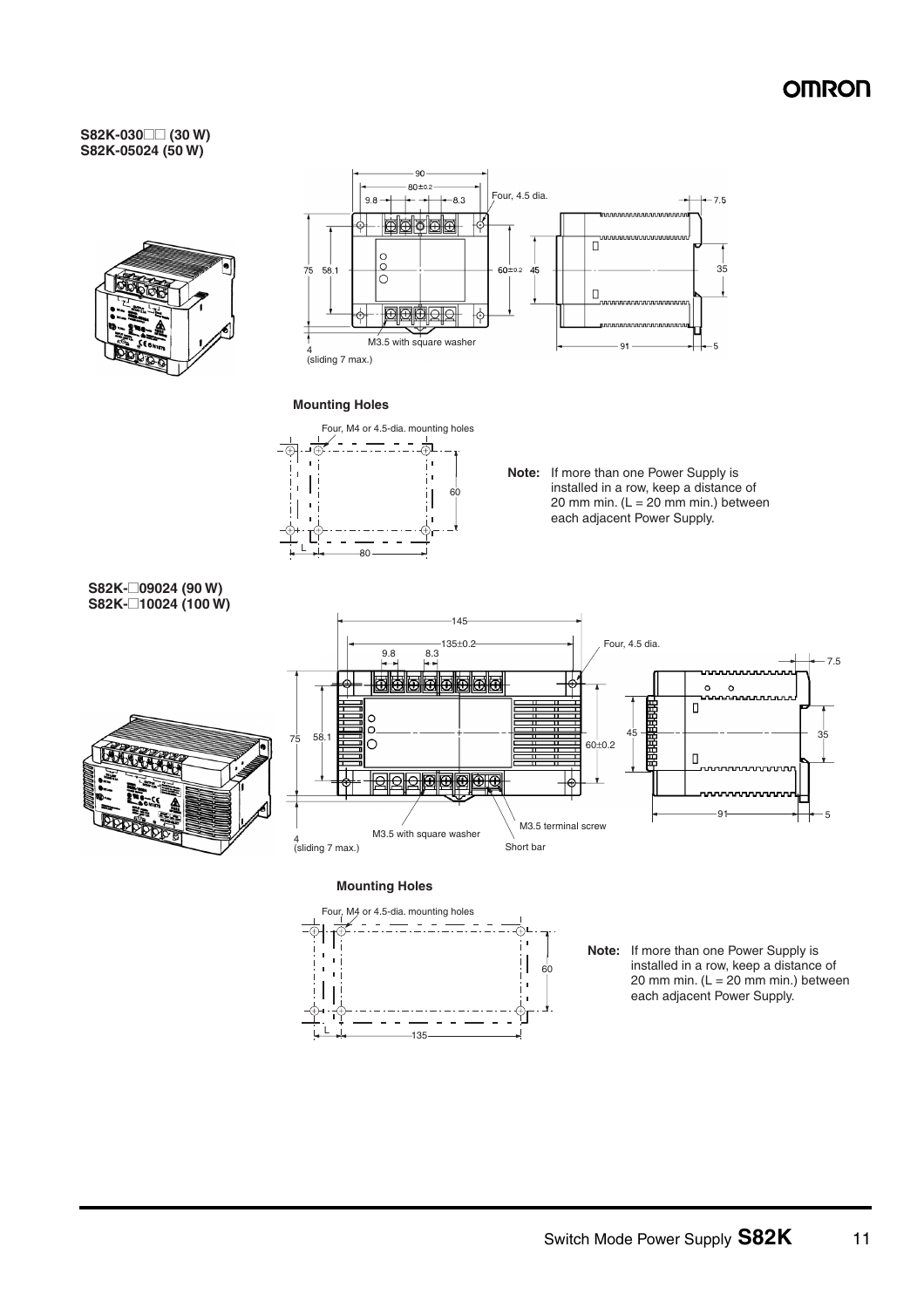$\ddagger$ 

# ■ **Accessories**

### **DIN Rail (Order Separately)**



**Noise Filter (Order Separately) S82Y-JF3-N for 3- to 50-W Models**  Two, 4.8 dia. (Mounting **S82Y-JF6-N for 90- and 100-W Models**A max. 16 max. 16 max. holes)  $B \pm 1$   $\longrightarrow$  D $\pm 1$ 4 ⊕ ∙ ۰\$۳ ℬ 8 3 Ř 39±0.5 Nameplate  $47±1$ ® ð ٤I 4  $C\pm0.5$   $\leftarrow$   $6.5$ Six, M4 6.5

12 Switch Mode Power Supply **S82K**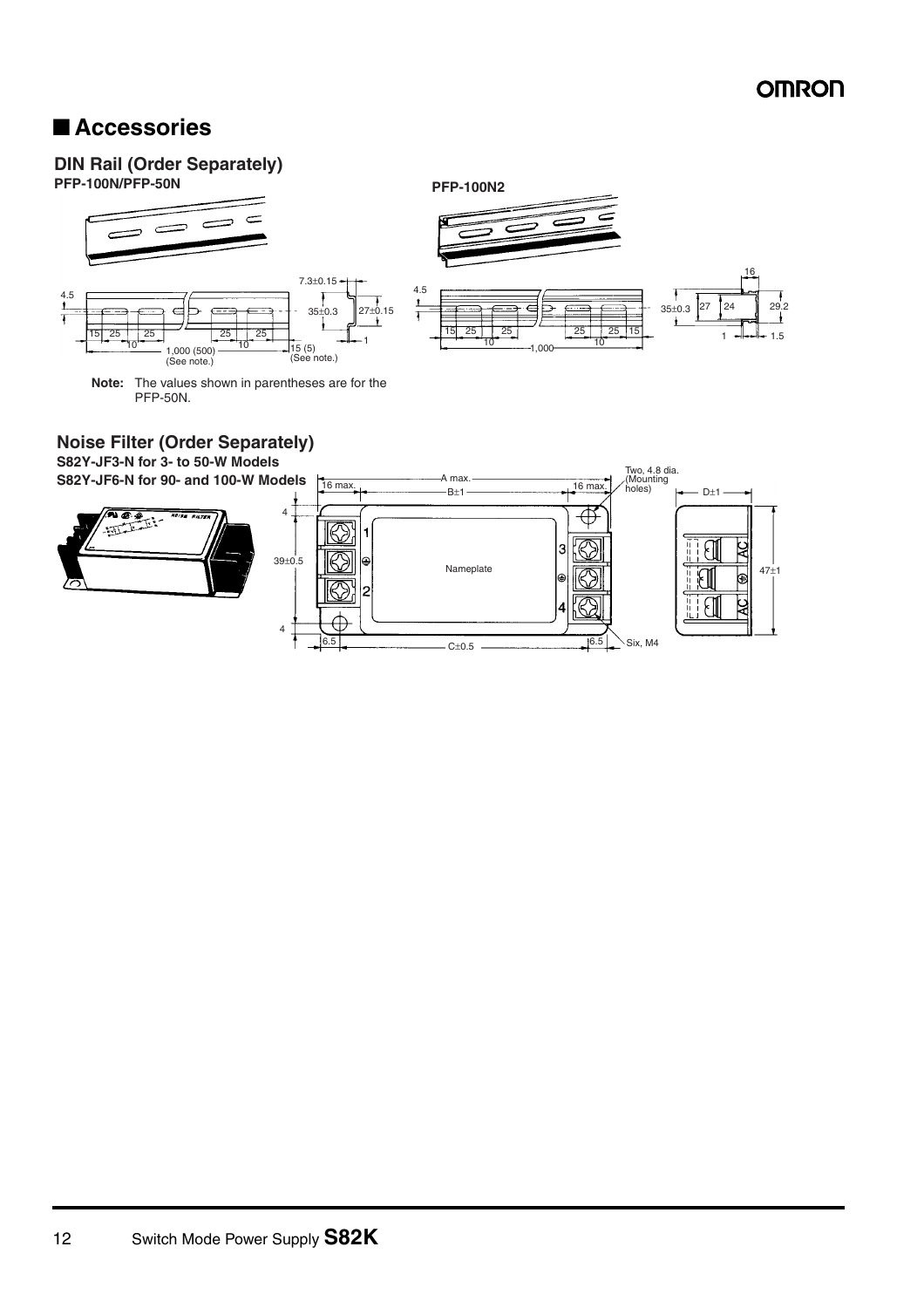# <span id="page-12-0"></span>**Safety Precautions**

### $\bigwedge$ CAUTION

Minor electric shock, fire, or Product failure may occasionally occur. Do not disassemble, modify, or repair the Product or touch the interior of the Product. Minor burns may occasionally occur. Do not touch the Product while power is being supplied or immediately after power is turned OFF. Fire may occasionally occur. Tighten terminal screws to the specified torque of 0.98 N·m. Minor injury due to electric shock may occasionally occur. Do not touch the terminals while power is being supplied. Always close the terminal cover after wiring. Minor electric shock, fire, or Product failure may occasionally occur. Do not allow any pieces of metal or

conductors or any clippings or cuttings resulting from installation work to enter the Product.

# ■ **Precautions for Safe Use**

### **Mounting**

Take adequate measures to ensure proper heat dissipation to increase the long-term reliability of the product.

The Power Supply is designed to radiate heat by means of natural air-flow. Therefore, mount the Power Supply so that air flow takes place around the Power Supply.



When mounting two or more Power Supplies side-by-side, allow at least 10 mm spacing between them, as shown in the following illustration.

Forced air-cooling is recommended.



To mount the Power Supply on a DIN rail, hook portion (A) of the Power Supply to the rail and press the Power Supply toward direction (B).



To dismount the Power Supply, pull down portion (C) with a flat-blade screwdriver and pull out the Power Supply.



Rail stopper

When tightening the terminals, do not tighten the terminal block to a torque greater than 75 N.

### **Selection of 100 or 200 VAC Input Voltage (S82K-**@**09024/-**@**10024)**

Select a 100 V or 200 V input by shorting or opening the Input Voltage Selector Terminals, as shown in the following diagram.

(The default setting is 200 V.)



Use the short bar to short-circuit terminals 7 and 8

#### **200 V Input**



### **Generating Output Voltage (**±**)**

An output of  $\pm$  can be generated by using two Power Supplies as shown below, because the Power Supply produces a floating output. **Correct**



When connecting the Power Supplies in series with an operation amplifier, connect diodes to the output terminals as shown by the dotted lines in the figure. No diodes are required with S82K 90-W/ 100-W models.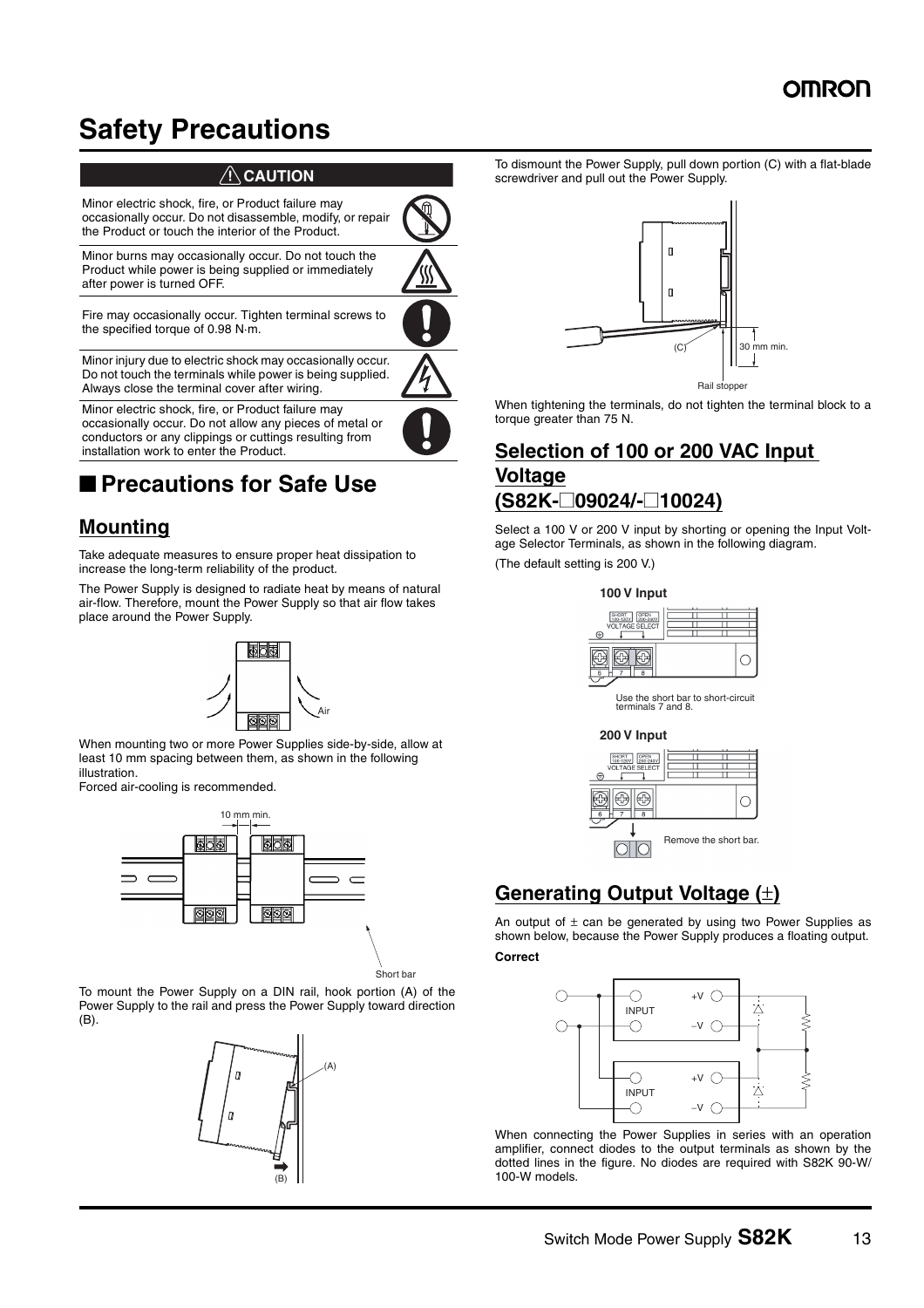### **Charging the Battery**

If a battery is to be connected as the load, install an overcurrent limiting circuit and an overvoltage protection circuit.

### **Series Operation**

S82K 90-W/100-W models can be operated in series. It must be noted that the  $+$  output of the 7.5-W dual output model cannot be connected in series to its – output.

#### **Correct**



#### **Incorrect**





### **Parallel Operation**

S82K 100-W models can be operated in parallel. Perform parallel operation with power supplies satisfying the same specifications.

#### **Correct**



**Note:** When operating the S82K-P10024 in parallel operation, set the switch to "PARALLEL. In this case, the rated current per S82K-P10024 is 3.78 A.

|                   | OPERATION- |
|-------------------|------------|
| <b>4 PARALLEL</b> | SINGLE +   |
|                   |            |
|                   |            |

**Incorrect**





### **Parallel Operation Precautions**

The length and thickness of each wire connected to the load must be the same so that there is no difference in voltage drop value between the load and the output terminals of each Power Supply.

Adjust the output voltage of each Power Supply so that there will be no difference in output voltage between each Power Supply.

### **Wiring**

Do not apply more than 75-N force to the terminal block when tightening it.

Ensure that input and output terminals are wired correctly.

### **Minimum Output Current (S82K-00727/S82K-00728)**

The minimum output current of the S82K-00727 and S82K-00728 is restricted by the output voltage and control method.

**Note:** All the outputs of the S82K-00727 and S82K-00728 are controlled by the +V output. If the +V output current falls to 10% or less of the rated output, the –V output voltage may drop.